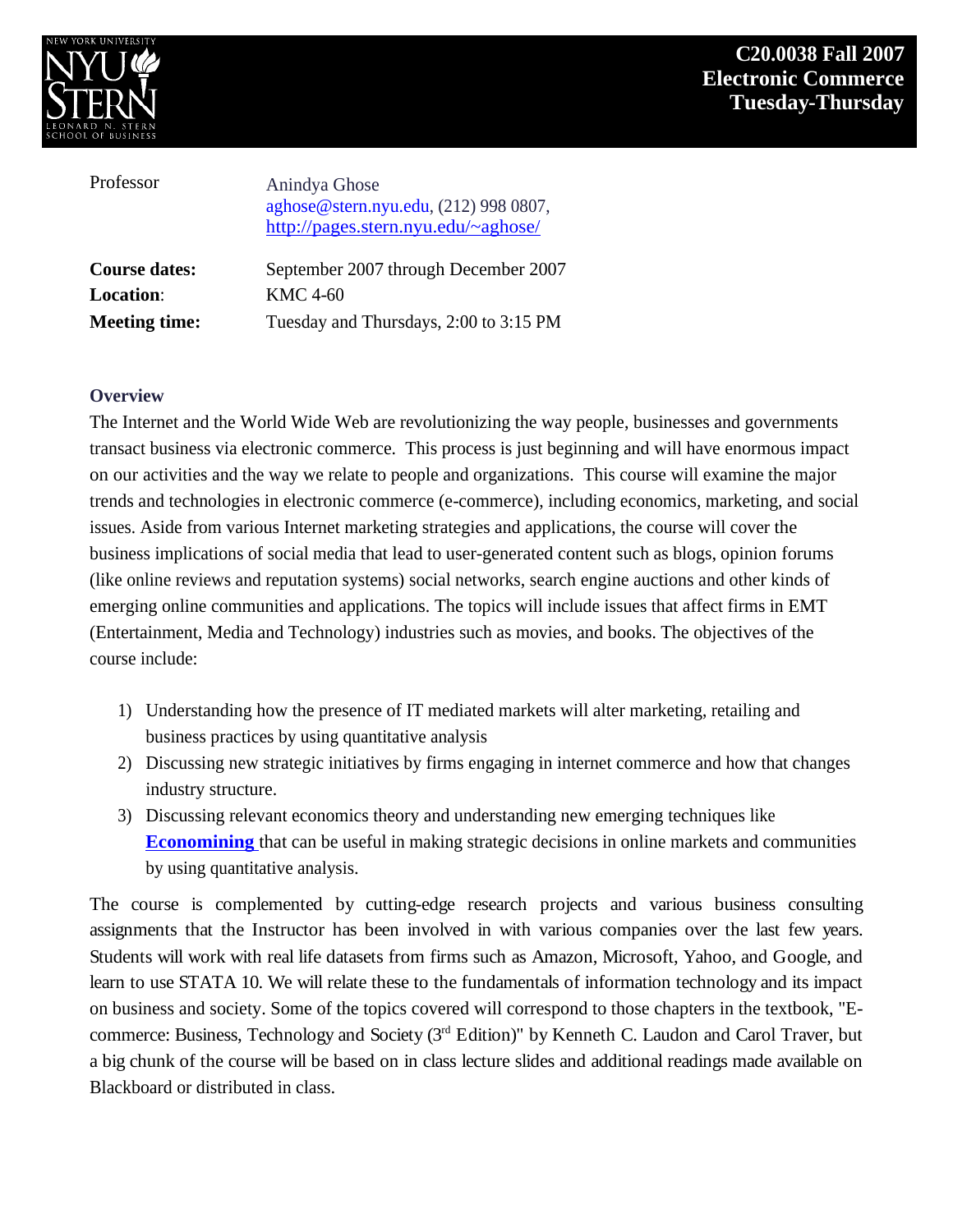### **Course web site**

*Blackboard* is a web-based application that houses online materials for enrolled students across NYU. You can access our course by logging into *<http://sternclasses.nyu.edu>* (using your Stern netID/ password), and choosing the course titled Electronic Commerce. We will be using Blackboard extensively for this course, so make sure that you log in and get familiar with the course web site as soon as possible.

## **Communicating with us electronically**

As far as is possible, rather than emailing us, you should post your questions on the relevant Blackboard discussion forum. This is far more efficient than individual back-and-forth email. There are two discussion forums currently active:

- 1. Administrative questions about the course
- 2. General questions and comments about what we cover in class

Before posting a question, make sure that you read through the course content on Blackboard, the frequently-asked-questions, and the questions other students have posted. Often, you will find the answer to your question here. In the event that you feel the need to email us directly with a question, **make sure you use C20:0038 as the subject line,** so that we recognize that it is from one of you, and so that our spam filters do not accidentally delete your message. Avoid sending email attachments.

## **Textbooks**

Kenneth Laudon, *and* Carol Traver ISBN: 0-13-173516-0 Publisher: Prentice Hall Copyright: 2007 Format: Hardcover; 992 pp Published:03/22/2006

#### **Deliverables, grading and class participation**

Student grades will be determined based on class participation, homework assignments, midterm exams, a final exam and a project.

| Component            | Percentage |
|----------------------|------------|
| Homework Assignments | 20%        |
| Class participation  | 20%        |
| Midterm Exam 1       | 15%        |
| Midterm Exam 2       | 15%        |
| Final Exam           | 20%        |
| l Project            | 10%        |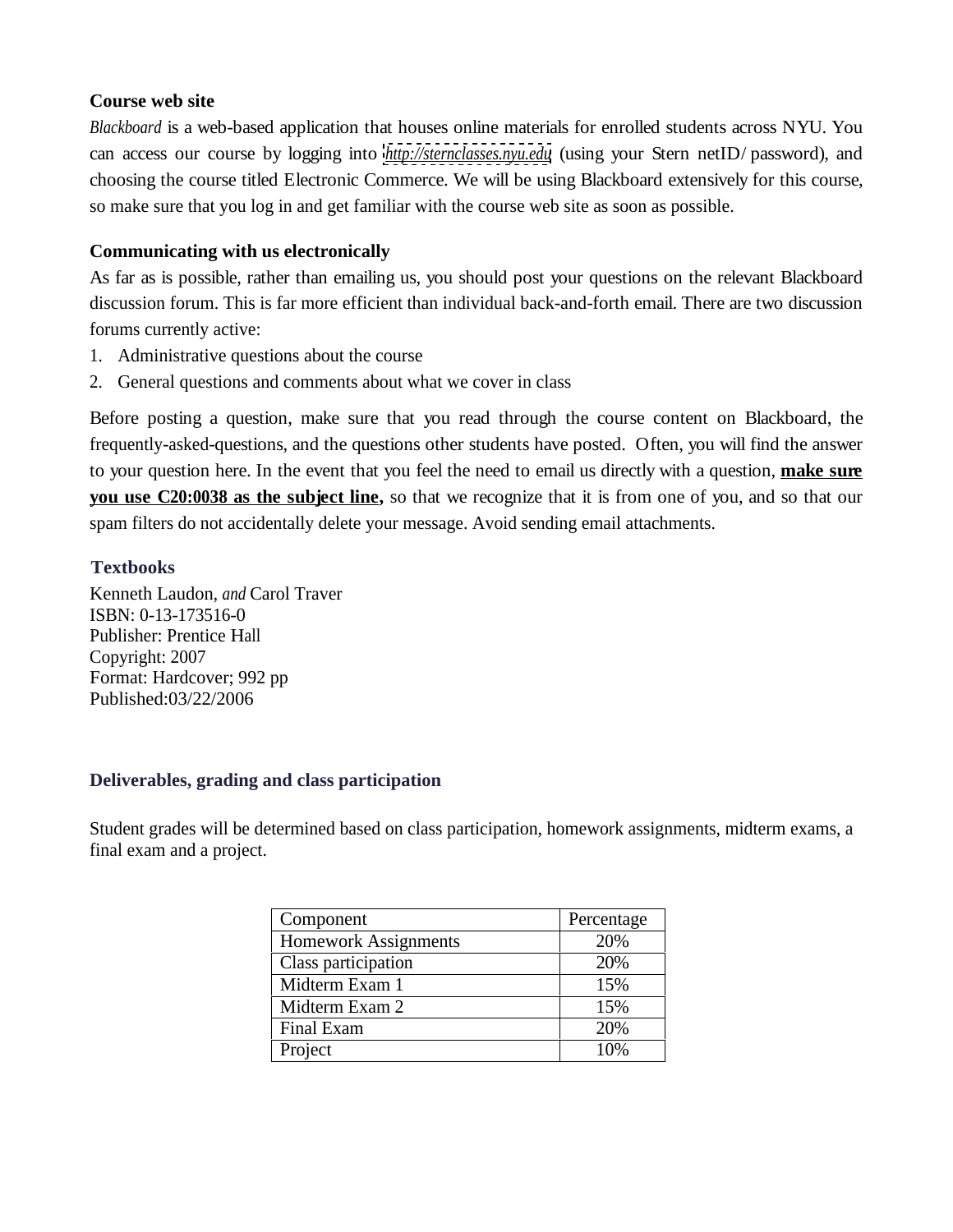Each assignment and project will provide you with a set of instructions and guidelines. Examinations are closed book/ notes/ computer/ PDA/ iPod (the idea should be clear). We will discuss their format in due course.

# **Course Perspective and Description**

The Internet and related information technologies have caused the cost of many kinds of interactions to plummet. As a result, new ways of organizing commercial transactions have emerged: electronic commerce. The most obvious changes are incremental - faster and less costly ways of doing the same things we now do. But the underlying transformation is more fundamental - discovering entirely new things to do, and new ways in which to do them.

Our goal in this class is to discuss the new business models in electronic commerce that have been enabled by Internet technologies, and to analyze the impact these technologies and business models have on industries, firms and people. We will inform our discussions with insights from data and conceptual frameworks that can guide us.

We will begin with a review of current Ecommerce technologies. We will then introduce the most popular Ecommerce business models and the fundamental economic and marketing principles that drive the growth of Ecommerce. The main section of the course looks at how Ecommerce has changes the strategies of various firms and the structure of the industries that these firms are in. Concepts drawn from economics and marketing (e.g., information asymmetries, efficient markets, transaction costs, switching costs, network effects, adverse selection) will be introduced and used to understand those impacts. To recognize how businesses can successfully leverage these technologies, we will therefore go beyond the technology itself and investigate some key questions. For example:

- Which industries in the EMT domain are most threatened by the growing infrastructure for eCommerce?
- How does geography affect markets, industries, and firm strategies on the Internet?
- Which industries are most threatened by the growing infrastructure for eCommerce?
- How will increased transparency affect the balance of power between consumers and firms?
- How will internet markets affect the pricing, positioning and availability of products and services in the physical world?
- What type of channel conflict can arise on the Internet and how is it solved?
- How does Internet marketing differ from traditional marketing?
- What are the key factors in online advertising? What role can search engines play in this regard?
- What is the economic value of textual information in online markets?
- What is impact of electronic word-of-mouth and how can it be measured?
- What is the impact of online social networks and online communities on businesses?
- How are online auctions affecting businesses?
- What are the key financial information systems used in electronic markets?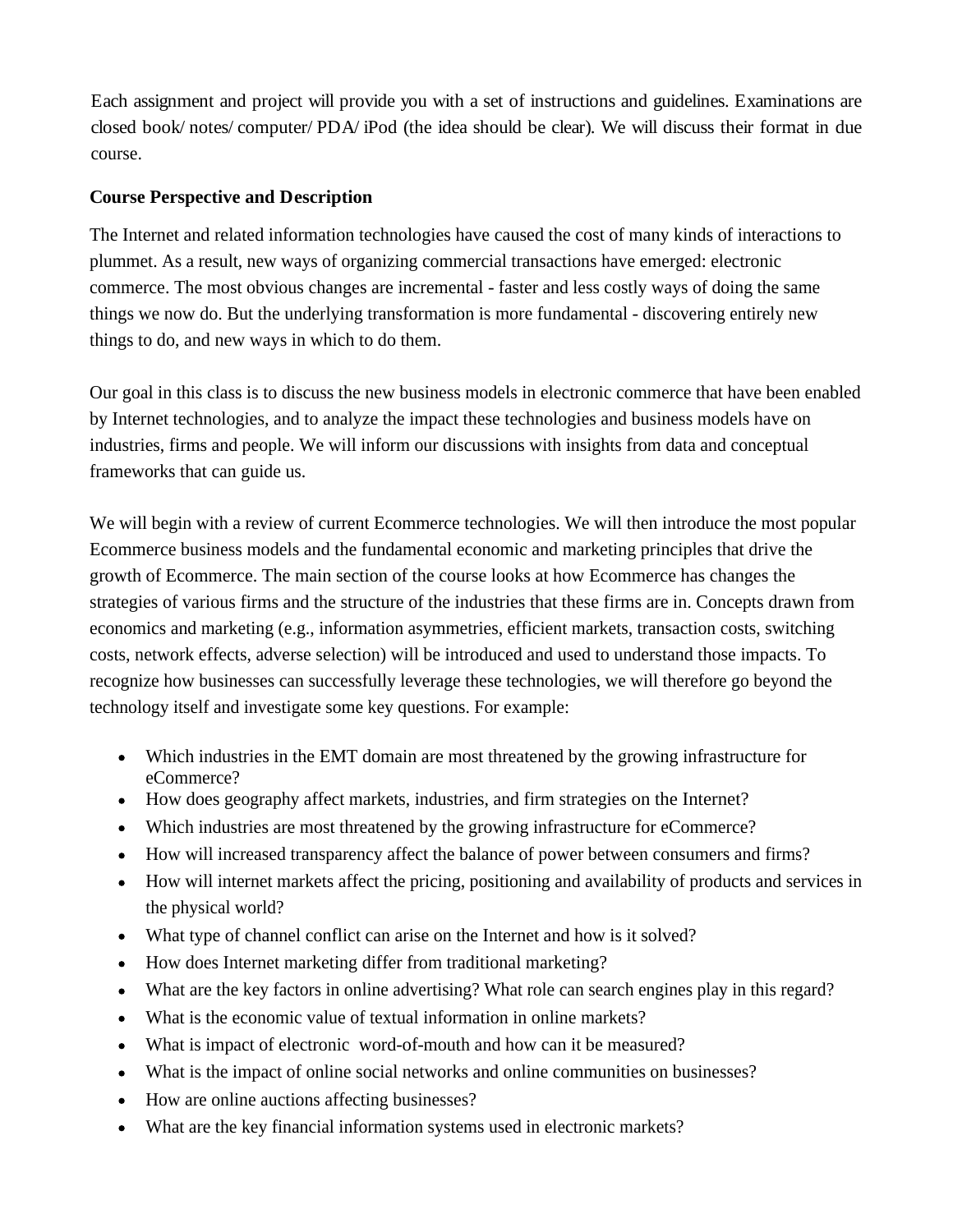### **Course norms and expectations**

We will use a variety of lectures in this course, and as such, it is crucial to appreciate that students in the class are co-producers of class discussions and collective learning. For this to happen, class members need to listen carefully to one another and build on prior comments. Discussions need to stay on track, and it is the responsibility of the faculty and students to collectively accomplish this. Your contributions to this learning process will be appraised in addition to the content of what you contribute.

Because this course relies heavily on class participation for its success, class norms and expectations regarding class behavior are very important:

- 1. Attendance at every class is important to enhance your learning. Please schedule other activities at times other than when this class meets. Please arrive on time and stay from the beginning of class to the end. If you must miss a class, please advise the Professor in advance. If you unable to attend a class, it is your responsibility to find out from your classmates what materials were covered, what items were distributed in class, and what key points were collectively advanced.
- 2. The classroom discussion presents a unique opportunity for you to develop and enhance your confidence and skills in articulating a personal position, sharing your knowledge, and reacting to new ideas. All of you have personal experience with electronic commerce that can enhance our understanding of the subject, and that we want to encourage you to share.
- 3. The reading assignments will be posted on the course website, and or distributed in class. You are responsible for checking the course website before every class for announcements, assignments and schedule changes. HW assignments should be done individually. Late submissions will be accepted and graded, but you will only be given credit for 50% of your score. And your carriage may turn into a pumpkin.
- 4. Group projects should be done in groups of 3-4 students (the exact number will be announced later). After you have posted your personal Blackboard page, your classmates will know you better, and this will help facilitate the group formation process. During the semester, we will give you a set of detailed guidelines about working in teams. You will also be asked to evaluate the contribution of each of your team members after the group project.
- 5. During class sessions, you should turn off cell phones, beepers, laptops or other such equipment.
- 6. Please bring your name card for each class. For the first several weeks, please try to sit in the same seat each class with your name card in front of you. This will make it easier for me to get to know you and to make sure you get appropriate credit for your contributions.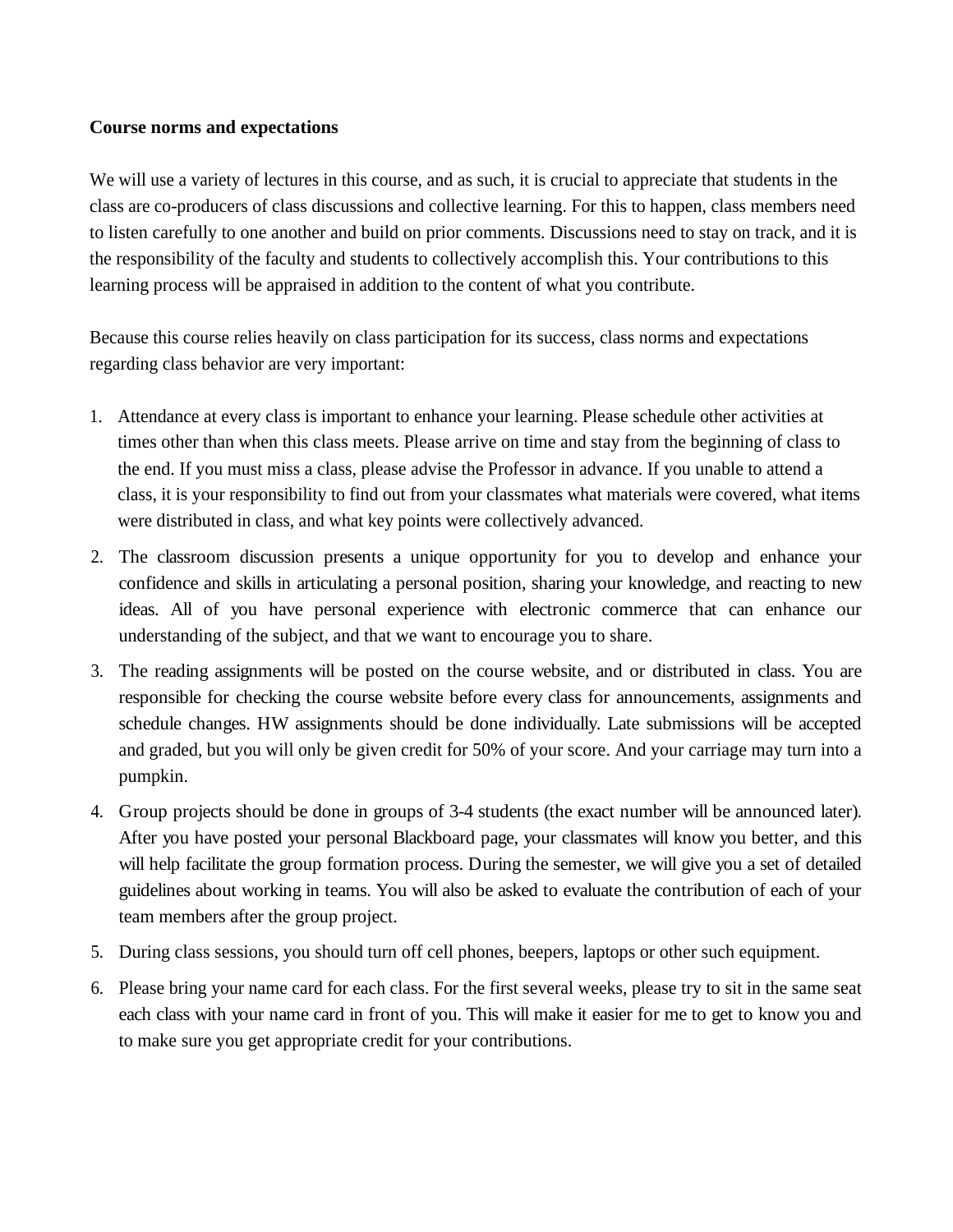#### **Class Participation and Behavior**

The grade we assign for your class participation is a careful, subjective assessment of the value of your input to classroom learning. We keep track of your contributions towards each class session, and these contributions can include (but are not restricted to) raising questions that make your classmates think, providing imaginative yet relevant analysis of a situation, contributing background or a perspective on a classroom topic that enhances its discussion, and simply answering questions raised in class. Emphasis is placed on the quality of your contribution, rather than merely on its frequency.

A lack of preparation or negative classroom comments or improper behavior (such as talking to each other, sleeping in the class or walking out of the class while the lecture is in progress) will lower this grade. Cell phones, smartphones and other electronic devices are a disturbance to both students and professors. All electronic devices must be turned off prior to the start of each class meeting. Students are expected to arrive to class on time and stay to the end of the class period. Arriving late or leaving class early will have a negative impact on a student's grade. Students may enter class late only if given permission by the instructor and can do so without disrupting the class.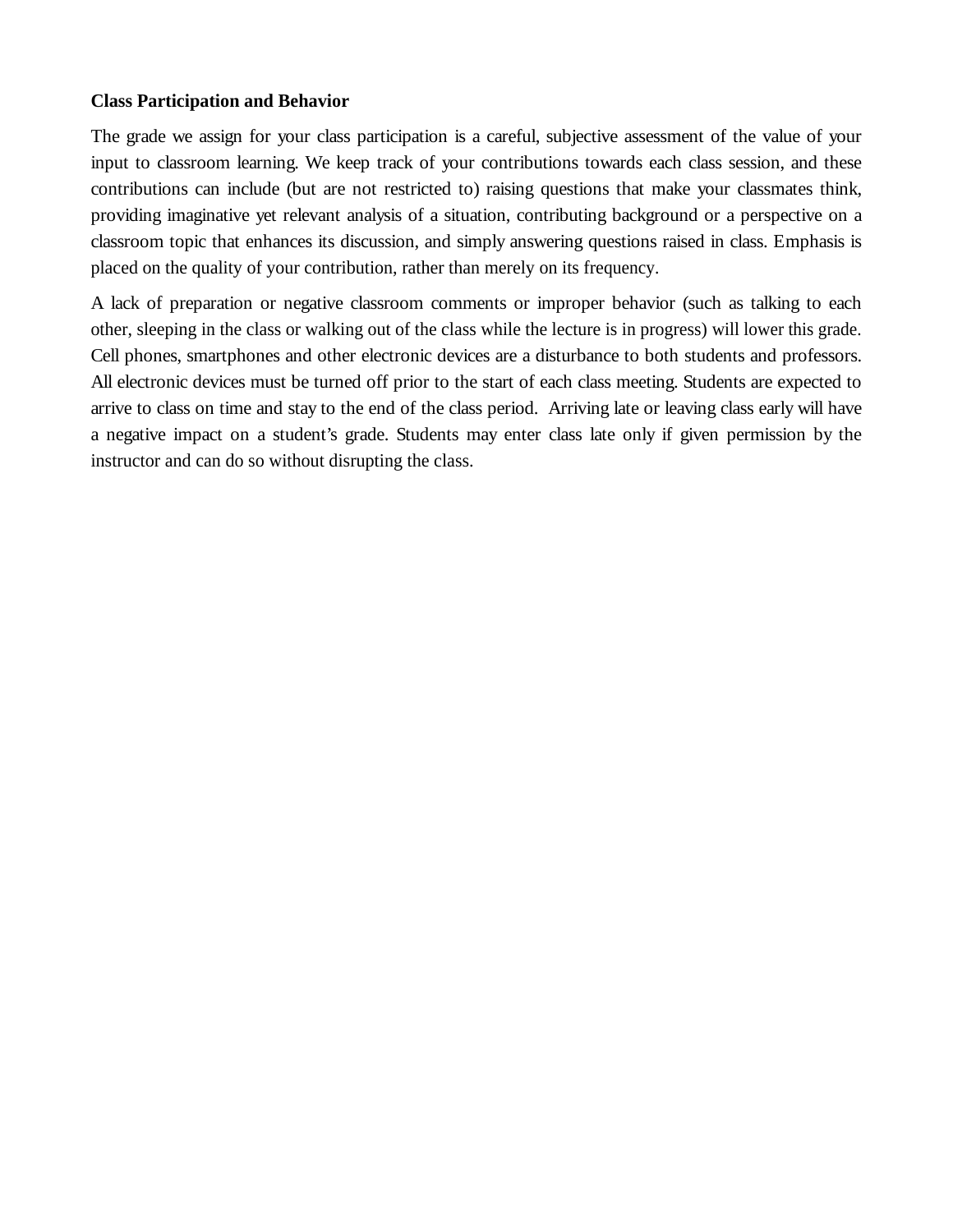| Date       | $ {\bf Topic} $                                                                | $\vert$ Date   | Readings                                                                       |                                             |
|------------|--------------------------------------------------------------------------------|----------------|--------------------------------------------------------------------------------|---------------------------------------------|
| Session 1  | $\sqrt{O}$ Overview and<br>Syllabus                                            | $\vert$ Sep 4  | $\vert$ None                                                                   |                                             |
| Session 2  | $E$ -Commerce<br><b>Business Models</b>                                        | $\vert$ Sep 6  | LT Chapter 1 and 2                                                             |                                             |
| Session 3  | Internet<br>Infrastructure                                                     | $\vert$ Sep 11 | LT Chapter 3                                                                   |                                             |
| Session 4  | Online Retailing and Sep 13<br>Price Dispersion-I                              |                | <b>TBA</b>                                                                     |                                             |
| Session 5  | Online Retailing and $\vert$ Sep 18<br>Price Dispersion-II                     |                | <b>TBA</b>                                                                     |                                             |
| Session 6  | Channel Interaction Sep 20                                                     |                | <b>TBA</b>                                                                     |                                             |
| Session 7  | Product Selection<br>and Internet<br>Exchanges                                 | $\vert$ Sep 25 | <b>TBA</b>                                                                     |                                             |
| Session 8  | "Long Tail"<br>Marketing                                                       | $\vert$ Sep 27 | <b>TBA</b>                                                                     |                                             |
| Session 9  | Mid Term Review                                                                | $\vert$ Oct 2  |                                                                                |                                             |
|            | Session 10   Mid Term Exam 1                                                   | $\vert$ Oct 4  |                                                                                |                                             |
|            | Session 11   Long Tail Marketing $\vert$ Oct 9                                 |                | <b>TBA</b>                                                                     | Also discuss Midterm<br><b>Exam Answers</b> |
|            | Session 12 Search Engines                                                      | $\vert$ Oct 11 | Guest Lecture, Search<br>Engine Wars: LT Chapter<br>$2$ Page 70-72, LT Chapter | Stern Professor                             |
|            | Session 13 STATA Tutorial                                                      | $\vert$ Oct 16 |                                                                                |                                             |
| Session 14 | Search Engine<br>$\operatorname{Advertising}$ +<br>Internet & Auto<br>industry | $\vert$ Oct 18 | Disintermediation in the<br>U.S. Auto Industry, LT<br>Ch11 page $649-675$      |                                             |
| Session 15 | $\vert$ Geography, Internet $\vert$ Oct 23<br>and Industry<br>Structure        |                | <b>TBA</b>                                                                     |                                             |
|            | Session 16   Retail Industry                                                   | $\vert$ Oct 25 | Guest Lecture                                                                  | Director of Dannon, $\text{Jim}$<br>Panos   |
| Session 17 | Mid Term Review<br>Session                                                     | $\vert$ Oct 30 |                                                                                |                                             |